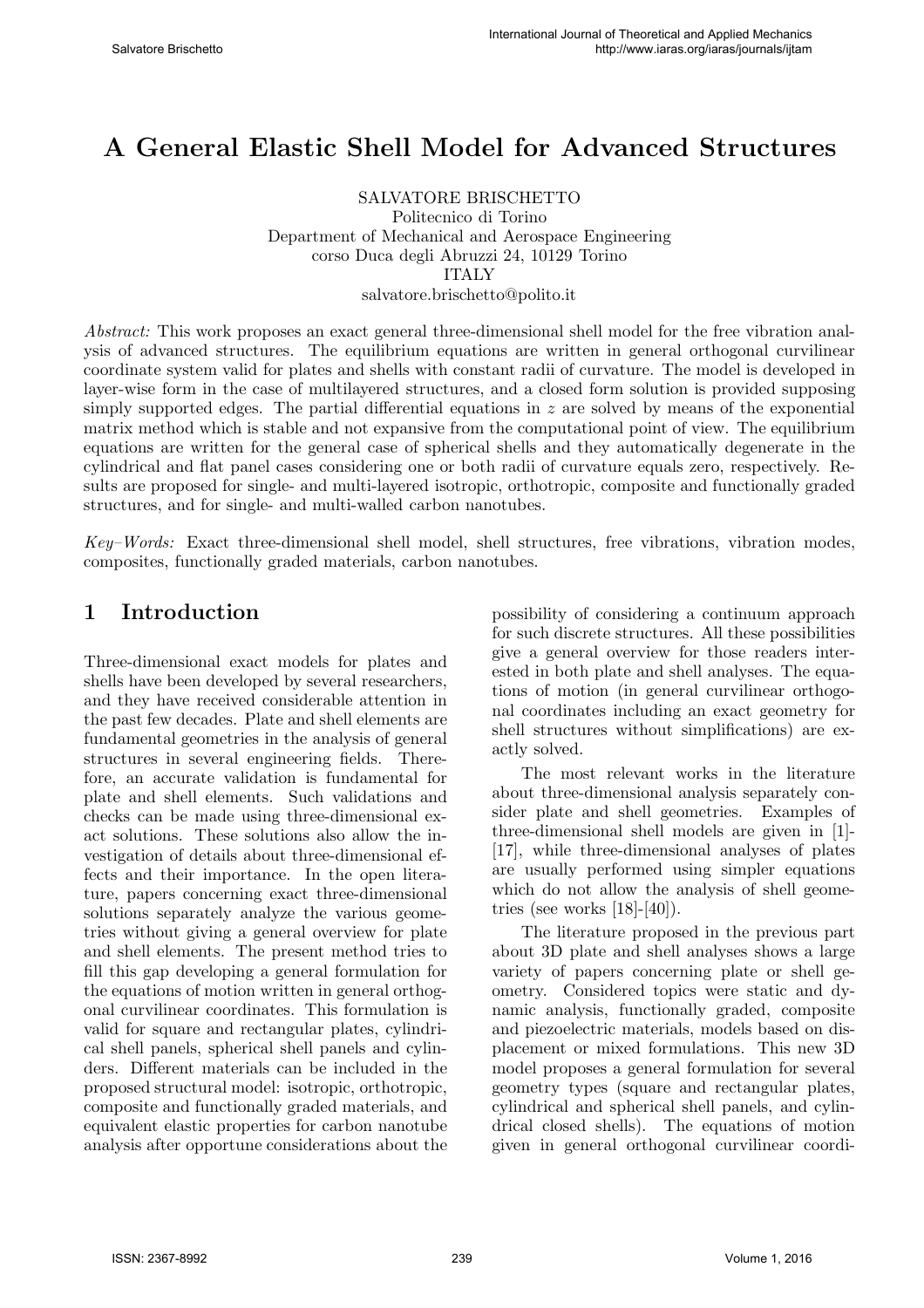nates use an exact geometry for shells. The obtained system of second order differential equations in z is reduced to a system of first order differential equations in z. After this reduction, the system is solved using the exponential matrix method. This method has been used by Messina [25] in the case of plates in rectilinear orthogonal coordinates, and by Soldatos and Ye [7] for angleply laminated cylinders in cylindrical coordinates. The equations of motion here written in orthogonal curvilinear coordinates allow general exact solutions for plates and shell geometries with constant radii of curvature.

The method will be presented in Section 2 and it allows the free vibration analysis for one-layered and multilayered isotropic, orthotropic and composite structures [41]-[44], for one-layered and multilayered functionally graded structures [45], [46], and for single-walled and double-walled carbon nanotubes [47], [48]. Some of these results are proposed and discussed in Section 3, however a complete overview can be found in [41]-[48]. The main conclusions and the possible future developments are given in Section 4.

## 2 Three-dimensional exact shell model

The equilibrium equations are proposed in a general orthogonal curvilinear coordinate system  $(\alpha, \alpha)$  $\beta$ , z) valid for plates and shells with constant radii of curvature. These equations can be solved in exact form by means of simply supported boundary conditions and the use of the exponential matrix method for the solution of the differential equations in z. The three differential equations written for the free vibration analysis of multilayered spherical shells (embedding  $N_{\text{L}}$  layers) with constant radii of curvature  $R_{\alpha}$  and  $R_{\beta}$  are:

$$
H_{\beta} \frac{\partial \sigma_{\alpha\alpha}^{k}}{\partial \alpha} + H_{\alpha} \frac{\partial \sigma_{\alpha\beta}^{k}}{\partial \beta} + H_{\alpha} H_{\beta} \frac{\partial \sigma_{\alpha z}^{k}}{\partial z} + (1)
$$
  

$$
\left(\frac{2H_{\beta}}{R_{\alpha}} + \frac{H_{\alpha}}{R_{\beta}}\right) \sigma_{\alpha z}^{k} = \rho^{k} H_{\alpha} H_{\beta} \ddot{u}^{k},
$$

$$
H_{\beta} \frac{\partial \sigma_{\alpha\beta}^{k}}{\partial \alpha} + H_{\alpha} \frac{\partial \sigma_{\beta\beta}^{k}}{\partial \beta} + H_{\alpha} H_{\beta} \frac{\partial \sigma_{\beta z}^{k}}{\partial z} + (2)
$$

$$
\left(\frac{2H_{\alpha}}{R_{\beta}} + \frac{H_{\beta}}{R_{\alpha}}\right) \sigma_{\beta z}^{k} = \rho^{k} H_{\alpha} H_{\beta} \ddot{v}^{k},
$$

$$
H_{\beta} \frac{\partial \sigma_{\alpha z}^{k}}{\partial \alpha} + H_{\alpha} \frac{\partial \sigma_{\beta z}^{k}}{\partial \beta} + H_{\alpha} H_{\beta} \frac{\partial \sigma_{zz}^{k}}{\partial z} - (3)
$$

$$
\frac{H_{\beta}}{R_{\alpha}} \sigma_{\alpha\alpha}^{k} - \frac{H_{\alpha}}{R_{\beta}} \sigma_{\beta\beta}^{k} + \left(\frac{H_{\beta}}{R_{\alpha}} + \frac{H_{\alpha}}{R_{\beta}}\right) \sigma_{zz}^{k}
$$
\n
$$
= \rho^{k} H_{\alpha} H_{\beta} \ddot{w}^{k},
$$

in above equations,  $\rho^k$  indicates the mass den- $\mathrm{sity},(\sigma^k_{\alpha\alpha},\sigma^k_{\beta\beta},\sigma^k_{zz},\sigma^k_{\beta z},\sigma^k_{\alpha z},\sigma^k_{\alpha\beta})$  are the six stress components,  $\ddot{u}^k$ ,  $\ddot{v}^k$  and  $\ddot{w}^k$  are the second temporal derivatives of the displacements  $u^k$ ,  $v^k$  and  $w<sup>k</sup>$  considered through  $\alpha$ ,  $\beta$  and z directions, respectively. Each quantity has a dependence from the k physical layer.  $R_{\alpha}$  and  $R_{\beta}$  are the radii of curvature evaluated in the mid-surface  $\Omega_0$  of the whole multilayered structure. Parametric coefficients  $H_{\alpha}$  and  $H_{\beta}$  for shells with constant radii of curvature continuously vary through the thickness direction z of the multilayered structure:

$$
H_{\alpha} = (1 + \frac{z}{R_{\alpha}}), H_{\beta} = (1 + \frac{z}{R_{\beta}}), H_{z} = 1.
$$
 (4)

Shells and plates are considered as simply supported. Therefore, the three displacement components are written in harmonic form:

$$
u^{j}(\alpha, \beta, z, t) = U^{j}(z)e^{i\omega t}\cos(\bar{\alpha}\alpha)\sin(\bar{\beta}\beta), \quad (5)
$$

$$
v^{j}(\alpha, \beta, z, t) = V^{j}(z)e^{i\omega t} \sin(\bar{\alpha}\alpha)\cos(\bar{\beta}\beta), \quad (6)
$$

$$
w^{j}(\alpha, \beta, z, t) = W^{j}(z)e^{i\omega t}sin(\bar{\alpha}\alpha)sin(\bar{\beta}\beta).
$$
 (7)

 $U^{j}(z)$ ,  $V^{j}(z)$  and  $W^{j}(z)$  are the displacement amplitudes in  $\alpha$ ,  $\beta$  and z directions, respectively. *i* is the imaginary unit.  $\omega = 2\pi f$  is the circular frequency with f as frequency value in  $Hz$ . t is the time.  $\bar{\alpha} = \frac{m\pi}{a}$  $\frac{n\pi}{a}$  and  $\overline{\beta} = \frac{n\pi}{b}$  $\frac{a\pi}{b}$ , where m and  $n$  are the half-wave numbers and  $a$  and  $b$ are the shell dimensions in  $\alpha$  and  $\beta$  directions, respectively (evaluated at the mid-surface  $\Omega_0$ ). j indicates the mathematical layers used to approximate the curvatures and/or the functionally graded laws in each  $k$  physical layer. The substitution of equations (5)-(7) and constitutive and geometrical equations (here omitted but given in details in  $[45]$  in equations  $(1)-(3)$  leads to the final system.

The compact form of this system is (all the omitted details can be found in [45]):

$$
D^j \frac{\partial U^j}{\partial z} = A^j U^j , \qquad (8)
$$

where  $\frac{\partial \mathbf{U}^j}{\partial z} = \mathbf{U}^{j'}$  and  $\mathbf{U}^j = [U^j \ V^j \ W^j \ U^{j'} \ V^{j'} \ W^{j'}].$ Equation (8) can be rewritten as:

$$
\boldsymbol{D}^j \boldsymbol{U}^{j'} = \boldsymbol{A}^j \boldsymbol{U}^j , \qquad (9)
$$

$$
\boldsymbol{U}^{j'} = \boldsymbol{D}^{j-1} \boldsymbol{A}^j \ \boldsymbol{U}^j \,, \tag{10}
$$

$$
\boldsymbol{U}^{j'} = \boldsymbol{A}^{j^*} \,\boldsymbol{U}^j \,, \tag{11}
$$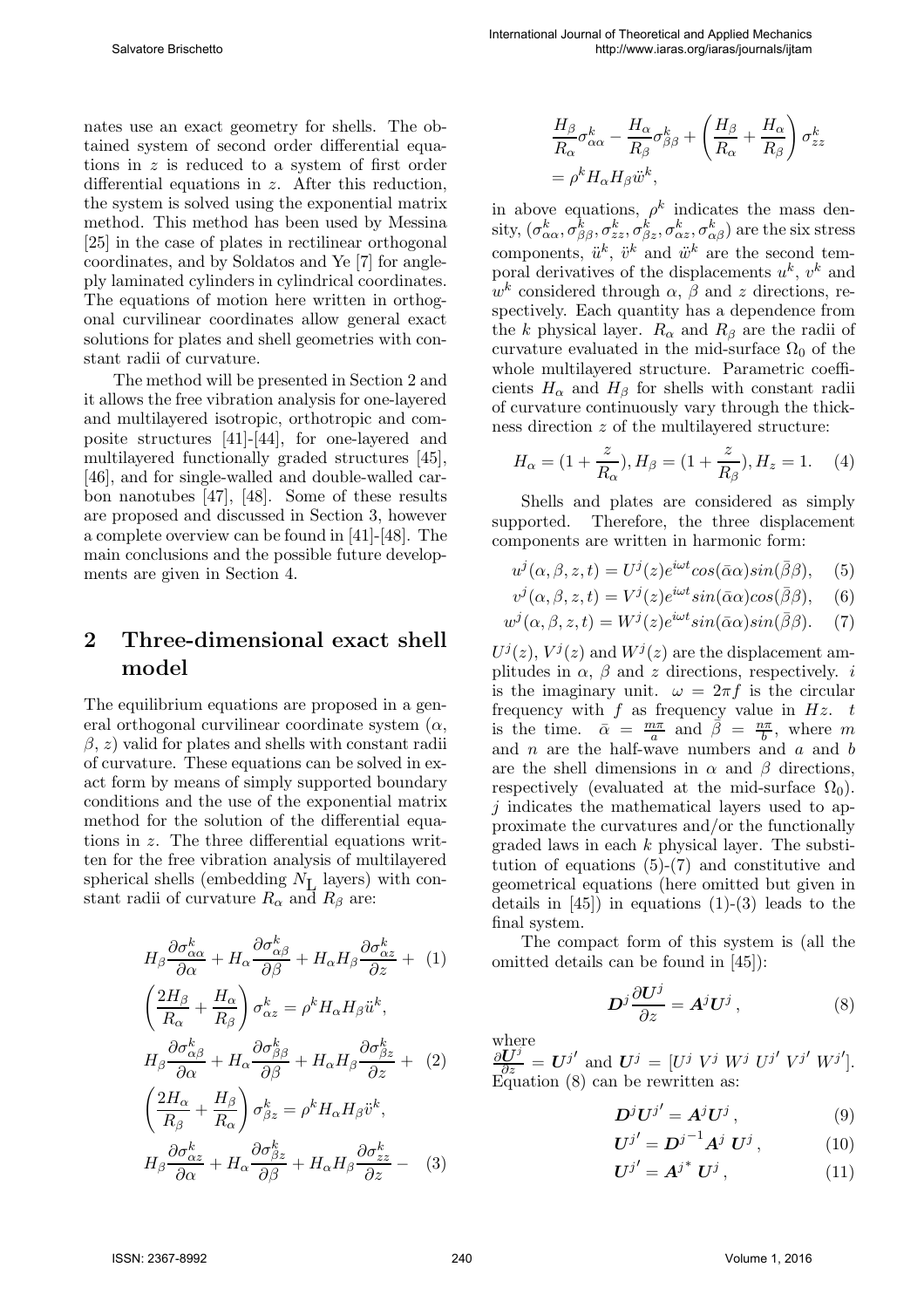with  $\boldsymbol{A}^{j*} = \boldsymbol{D}^{j-1} \boldsymbol{A}^j$ .

Equation (11) can be solved, as already done in [45], by means of the exponential matrix method:

$$
\mathbf{U}^{j}(z^{j}) = exp(\mathbf{A}^{j*}z^{j})\mathbf{U}^{j}(0) \quad \text{with} \quad z^{j} \in [0, h^{j}],
$$
\n(12)

 $z^j$  is the thickness coordinate for each j layer. It goes from 0 at the bottom to  $h^j$  at the top. The exponential matrix must be calculated for the solution of the system using  $z^j = h^j$  for each j layer:

$$
A^{j^{**}} = exp(A^{j^{*}}h^{j}) = I + A^{j^{*}}h^{j} + (13)
$$
  

$$
\frac{A^{j^{*2}}}{2!}h^{j^{2}} + \frac{A^{j^{*3}}}{3!}h^{j^{3}} + \dots + \frac{A^{j^{*N}}}{N!}h^{j^{N}},
$$

where  $\bm{I}$  is the  $6 \times 6$  identity matrix. This expansion has a fast convergence and it is not time consuming from the computational point of view as demonstrated in the past author's works [41] -[48].

 $j = M$  mathematical/fictitious layers must be used to approximate the shell curvature and/or the functionally graded law.  $M-1$  transfer matrices are calculated by means of the interlaminar continuity conditions of displacements and transverse shear/normal stresses. Simply supported plates or shells must be considered to obtain a closed form solution. Such structures are also considered as free stresses at the top and at the bottom surfaces. Using all these conditions, the following final system is obtained:

$$
\boldsymbol{E} \,\boldsymbol{U}^1(0) = \boldsymbol{0} \,, \tag{14}
$$

matrix **E** has  $(6 \times 6)$  dimension, independently from the number of layers M and from the use of a layer-wise method.  $\boldsymbol{U}^1(0)$  is defined as  $\boldsymbol{U}$ written at the bottom of the whole multilayered structure (first layer 1 with  $z^1 = 0$ ). All the algebraic steps not written in this work can be found in [41] -[48] where this 3D exact solution has been developed for the first time and applied to different benchmarks. The model has been extensively validated in [41] -[48], and it can be now used with confidence for the frequency comparisons shown in Section 3 about plates, cylinders, cylindrical shells, spherical shells and carbon nanotubes.

The free vibration analysis means the nontrivial solution of  $U^1(0)$  in equation (14). Therefore, the determinant of matrix  $\boldsymbol{E}$  is imposed equal to zero:

$$
det[\boldsymbol{E}] = 0.
$$
 (15)

The above evaluation allows to calculate the roots of an higher order polynomial in  $\lambda = \omega^2$ . A couple

of half-wave numbers  $(m, n)$  is imposed to obtain a number of circular frequency values  $\omega = 2\pi f$ (theoretically, from I to  $\infty$ ). This number of frequencies depends on the order  $N$  for the exponential matrix  $A^{j**}$  and on the number M of fictitious/mathematical layers used for the approximation of shell curvatures and FGM laws. In all the cases proposed in [41] -[48],  $N = 3$  for the exponential matrix and  $M = 100$  or  $M = 102$ for the mathematical layers (the choice depends on the number of physical layers embedded in the structure in order to opportunely divide the thickness and physical layers of the considered structure) have been used for the analysis of onelayered and multi-layered isotropic, orthotropic, composite and functionally graded structures. In the case of carbon nanotubes,  $N = 3$  for the exponential matrix and  $M = 228$  for mathematical layers are used. The higher M value proposed for carbon nanotubes is due to the higher stiffness and higher thickness of such equivalent continuum structures. The  $N$  and  $M$  values here discussed are always sufficient to calculate the correct results in Section 3 for each geometry, lamination sequence, number of layers, material, thickness ratio, vibration mode, frequency order and halfwave numbers.

#### 3 Some results

Several benchmarks, which can be solved by means of the 3D exact shell model above presented, are here given. A complete overview will be given at the conference and can also be found in [41] for one-layered plates and shells, in [42]-[44] for multilayered composite and sandwich structures, in [45], [46] for functionally graded plates, cylinders, cylindrical and spherical shells, and in [47] and [48] for single-walled and double-walled (also including van derWaals interaction) carbon nanotubes, respectively.

The first presented benchmark considers the free vibration analysis of a composite plate with thickness ratio  $a/h = 10$   $(a = b = 10m)$ . Each composite layer has Young modulus components  $E_1 = 25.1 \times 10^6 \text{psi}, E_2 = 4.8 \times 10^6 \text{psi}$  and  $E_3 = 0.75 \times 10^6 \text{psi}$ , shear modulus components  $G_{12} = 1.36 \times 10^6 \text{psi}, G_{13} = 1.2 \times 10^6 \text{psi}$  and  $G_{23} = 0.47 \times 10^6 \text{psi}$ , Poisson ratio components  $\nu_{12} = 0.036, \nu_{13} = 0.25 \text{ and } \nu_{23} = 0.171. \text{ The}$ mass density value is  $\rho = 0.054191 lb/in^3$ . The first three vibration frequencies are proposed in Table 1 in non-dimensional form  $\bar{\omega} = \omega h \sqrt{\rho/E_2}$ for half-wave numbers  $(m,n)$  equals  $(1,1)$ ,  $(1,2)$ ,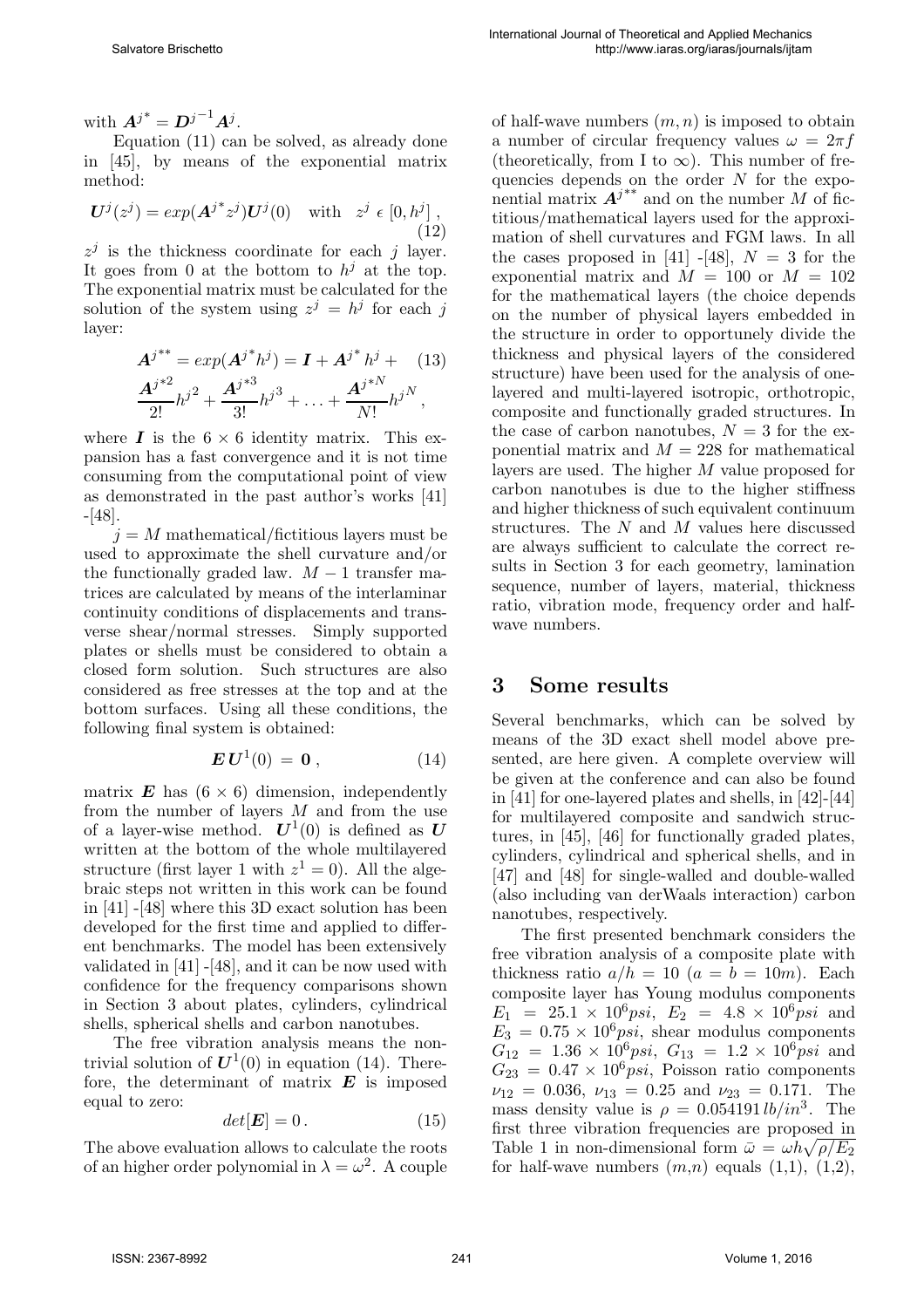(2,1) and (2,2). Two-layered, three-layered and four-layered composite plates are analyzed for lamination sequences  $(0^{\circ}/90^{\circ}), (0^{\circ}/90^{\circ}/0^{\circ})$  and  $(0^{\circ}/90^{\circ}/0^{\circ}/90^{\circ})$  (each layer has the same thickness). The first three modes (indicated as I, II and III) are calculated for each  $(m,n)$  couple. The proposed three-dimensional results are very similar to those calculated by Messina [25] for each imposed half-wave number, lamination sequence and considered mode. This validation is important because the proposed three-dimensional solution extended to general orthogonal curvilinear coordinates uses the same methodology applied by Messina [25] to plates with orthogonal rectilinear coordinates.

|            | Mode I                           | Mode II                                     | Mode III | (m,n)      |  |  |
|------------|----------------------------------|---------------------------------------------|----------|------------|--|--|
|            |                                  | $0^{\circ}/90^{\circ}$                      |          |            |  |  |
| 3D[25]     | 0.060274                         | 0.52994                                     | 0.58275  | (1,1)      |  |  |
| Present 3D | 0.060274                         | 0.52994                                     | 0.58275  | (1,1)      |  |  |
| 3D[25]     | 0.14539                          | 0.62352                                     | 0.95652  | (1,2)      |  |  |
| Present 3D | 0.14538                          | 0.62352                                     | 0.95652  | (1,2)      |  |  |
| 3D[25]     | 0.14539                          | 0.62352                                     | 0.95652  | (2,1)      |  |  |
| Present 3D | 0.14538                          | 0.62352                                     | 0.95652  | (2,1)      |  |  |
| 3D[25]     | 0.20229                          | 0.95796                                     | 1.0300   | (2,2)      |  |  |
| Present 3D | 0.20229                          | 0.95796                                     | 1.0300   | (2,2)      |  |  |
|            | $0^{\circ}/90^{\circ}/0^{\circ}$ |                                             |          |            |  |  |
| 3D[25]     | 0.067147                         | 0.50349                                     | 0.63775  | (1,1)      |  |  |
| Present 3D | 0.067147                         | 0.50349                                     | 0.63775  | (1,1)      |  |  |
| 3D[25]     | 0.12811                          | 0.6888                                      | 0.95017  | (1,2)      |  |  |
| Present 3D | 0.12811                          | 0.6888                                      | 0.95017  | (1,2)      |  |  |
| 3D[25]     | 0.17217                          | 0.58366                                     | 1.1780   | (2,1)      |  |  |
| Present 3D | 0.17217                          | 0.58366                                     | 1.1780   | (2,1)      |  |  |
| 3D[25]     | 0.20798                          | 0.97517                                     | 1.2034   | (2,2)      |  |  |
| Present 3D | 0.20798                          | 0.97517                                     | 1.2034   | (2,2)      |  |  |
|            |                                  | $0^{\circ}/90^{\circ}/0^{\circ}/90^{\circ}$ |          |            |  |  |
| 3D[25]     | 0.066210                         | 0.54596                                     | 0.59996  | (1,1)      |  |  |
| Present 3D | 0.066210                         | 0.54596                                     | 0.59995  | (1,1)      |  |  |
| 3D[25]     | 0.15194                          | 0.63875                                     | 1.0761   | (1,2)      |  |  |
| Present 3D | 0.15194                          | 0.63875                                     | 1.0761   | (1,2)      |  |  |
| 3D[25]     | 0.15194                          | 0.63875                                     | 1.0761   | (2,1)      |  |  |
| Present 3D | 0.15194                          | 0.63875                                     | 1.0761   | (2,1)      |  |  |
| 3D[25]     | 0.20841                          | 1.0623                                      | 1.1557   | (2,2)      |  |  |
| Present 3D | 0.20841                          | 1.0623                                      | 1.1557   | $_{(2,2)}$ |  |  |

Table 1: First case: simply supported multilayered composite square plate.

The second case considers a simply supported cylindrical shell panel. The shell has the two inplane dimensions  $a = b$ . The thickness ratio is a/h equals 5. Two different radii of curvature  $R_{\alpha}$ are proposed:  $a/R_{\alpha}$  equals 0.5 or 1. The radius of curvature  $R_\beta$  is infinite. The shell is one-layered and it is made of a functionally graded material (FGM) which is full metallic at the bottom and

full ceramic at the top. Young modulus and mass density continuously vary through the thickness direction z in accordance with:

$$
E(z) = E_m + (E_c - E_m)V_c, \qquad (16)
$$

$$
\rho(z) = \rho_m + (\rho_c - \rho_m)V_c, \qquad (17)
$$

where the volume fraction of the ceramic phase  $V_c$  is:

$$
V_c = (0.5 + z/h)^p. \t\t(18)
$$

The metallic (m) material has Young modulus  $E_m = 70GPa$ , mass density  $\rho_m = 2702kg/m^3$  and Poisson ratio  $\nu_m = 0.3$ . The ceramic (c) material has Young modulus  $E_c = 380GPa$ , mass density  $\rho_c = 3800 kg/m^3$  and Poisson ratio  $\nu_c = 0.3$ . These material data can also be found in Zahedinejad et al. [49], where a three-dimensional differential quadrature method was proposed for the free vibration analysis of the FGM cylindrical panel for imposed half-wave numbers  $m = n = 1$ and for several exponent values  $p$  in the volume fraction. The results are given as non-dimensional circular frequencies  $\bar{\omega} = \omega h \sqrt{\frac{\rho_c}{E_c}}$ . Table 2 shows that the present three-dimensional exact model gives similar results to those obtained using the method proposed by Zahedinejad et al. [49]. The minor differences are due to the fact that the present 3D model is given in exact form while the 3D model in [49] is proposed using a numerical method such as the differential quadrature method.

|                   | 0.5    | 1.0                | 4.0                |        |
|-------------------|--------|--------------------|--------------------|--------|
|                   |        |                    | $a/R_{\alpha}=0.5$ |        |
| Numerical 3D [49] | 0.1814 | 0.1639             | 0.1367             | 0.1271 |
| Present 3D        | 0.1817 | 0.1638             | 0.1374             | 0.1296 |
|                   |        | $a/R_{\alpha}=1.0$ |                    |        |
| Numerical 3D [49] | 0.1852 | 0.1676             | 0.1394             | 0.1286 |
| Present 3D        | 0.1848 | 0.1671             | 0.1392             | 0.1300 |

Table 2: Second case: simply supported onelayered FGM cylindrical shell panel.

The third benchmark is proposed in Table 3 where a simply supported spherical shell panel is investigated. The shell has constant radii of curvature  $R_{\alpha} = R_{\beta} = 10m$ , thickness  $h = 0.2m$ and dimensions  $a = b = 2m$ . The multilayered structure includes  $N_L$  layers, and each layer has the same thickness. The lamination sequence is  $(0^{\circ}/90^{\circ}/0^{\circ}/90^{\circ}/...)$ . The results are calculated and proposed as non-dimensional circular frequency  $\bar{\omega} = \omega R_{\beta} \sqrt{\rho/E_0}$ . Each composite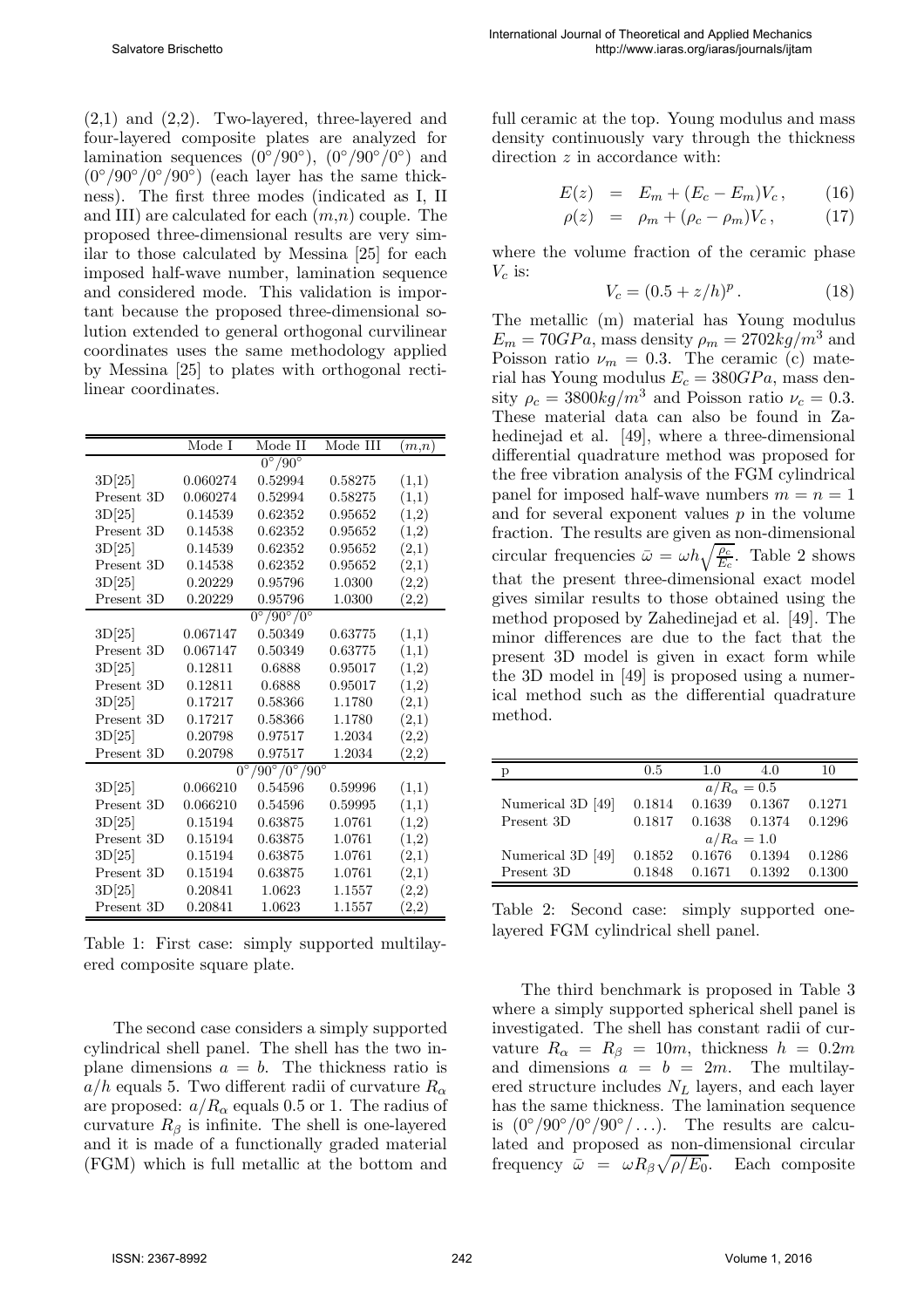layer has Young modulus components  $E_1 = 25E_0$ and  $E_2 = E_3 = E_0$ , shear modulus components  $G_{12} = G_{13} = 0.5E_0$  and  $G_{23} = 0.2E_0$ , and Poisson ratio components  $\nu_{12} = \nu_{13} = \nu_{23} = 0.25$ . The mass density is  $\rho = 1500 \kappa g/m^3$ . Table 3 shows the first fundamental mode for different imposed half-wave numbers  $(m,n)$ . The three-dimensional solution proposed by Huang [4] is coincident with the present three-dimensional analysis for each couple of half-wave numbers  $(m,n)$  and for each considered number of layers  $(N_L)$ .

| m,n      | mode | 3D[4]                    | Present 3D |  |
|----------|------|--------------------------|------------|--|
|          |      | $\overline{N}_L$<br>$=2$ |            |  |
| 1,1      | I    | 4.6238                   | 4.6240     |  |
| 1,2      | I    | 10.753                   | 10.753     |  |
| 1,3      | I    | 19.130                   | 19.130     |  |
| 2,1      | I    | 10.864                   | 10.864     |  |
| $^{2,2}$ | I    | 14.909                   | 14.909     |  |
| $_{2,3}$ | I    | 21.961                   | 21.961     |  |
| $^{3,1}$ | I    | 19.315                   | 19.315     |  |
| 3,2      | I    | 22.053                   | 22.053     |  |
| 3,3      | I    | 27.483                   | 27.483     |  |
|          |      | $N_L=4$                  |            |  |
| 1,1      | I    | 5.8070                   | 5.8070     |  |
| 1,2      | I    | 12.134                   | 12.134     |  |
| 1,3      | I    | 19.846                   | 19.845     |  |
| $^{2,1}$ | I    | 12.188                   | 12.188     |  |
| 2,2      | I    | 16.298                   | 16.298     |  |
| 2,3      | I    | 22.719                   | 22.719     |  |
| 3,1      | I    | 19.932                   | 19.931     |  |
| $^{3,2}$ | I    | 22.757                   | 22.757     |  |
| 3,3      | Ī    | 27.790                   | 27.790     |  |
|          |      | $N_L=10$                 |            |  |
| 1,1      | I    | 6.2293                   | 6.2293     |  |
| 1,2      | I    | 13.050                   | 13.050     |  |
| 1,3      | I    | 21.042                   | 21.042     |  |
| $^{2,1}$ | I    | 13.076                   | 13.076     |  |
| $^{2,2}$ | I    | 17.432                   | 17.432     |  |
| $^{2,3}$ | I    | 24.027                   | 24.027     |  |
| 3,1      | I    | 21.082                   | 21.081     |  |
| $^{3,2}$ | I    | 24.045                   | 24.045     |  |
| 3,3      | I    | 29.189                   | 29.189     |  |

Table 3: Third case: simply supported multilayered composite spherical shell panel.

The fourth and last case considers a simply supported Single-Walled CarbonNanotube (SWCNT). The equivalent elastic cylinder has properties as calculated in Simsek [50]. The equivalent Young modulus is  $E = 1TPa$  with Poisson ratio  $\nu = 0.3$ . The relative effective thickness considered for this Young modulus value is  $h = 0.35nm$ . The mass density is  $\rho = 2300kg/m^3$ . The external diameter of the cylinder is  $d_e$  = 1nm. This value allows a ratio  $d_e/h=2.86$  which

usually requests the use of beam models. In fact, some difficulties may arise when classical 2D shell models are employed for the analysis of these cylinder types. The use of very refined 2D shell models or 3D exact shell models is mandatory for these problems. The radius of curvature in  $\alpha$  direction, referred to the mid-surface, is  $R_{\alpha} = d_e/2 - h/2 = 0.325nm$ . The dimension in  $\alpha$  direction is  $a = 2\pi R_{\alpha}$  and the b dimension can be  $L = 5nm$ , 10nm, 20nm, 50nm and 100*nm* for ratios  $L/d_e = 5$ , 10, 20, 50 and 100, respectively. Table 4 gives the first three circular frequency values  $\bar{\omega} = \omega L^2 \sqrt{\frac{\rho A}{EI}}$  (where A is the area of the ring and I is the moment of inertia of the ring) for short and long simply supported cylinders changing  $L/d_e$  ratios. The first three non-dimensional circular frequency values are calculated for half-wave number in  $\alpha$  direction  $p=2$ and half-wave numbers q in  $\beta$  direction set to 1, 2 and 3. Beam models correctly work for long and moderately long cylinders. On the contrary, shell models calculate correct results for both long and short cylinders. The Euler-Bernoulli Beam Model (EBM) in Table 4 was proposed in Simsek [50] and Aydogdu [51] for the first three frequencies when  $L/d_e=10$ , 20 and 50. The same cases were also calculated in [51] using the Timoshenko Beam Model (TBM). TBM gives more accurate results than EBM because it includes the effects of transverse shear deformation and rotary inertia. However, TBM shows some problems for second and third frequency in the case of short SWC-NTs  $(L/d_e=10)$ . The 3D shell model gives satisfactory results for both long and short SWCNTs and it also allows a correct free vibration analysis of cylinders with small diameter/thickness ratios. For these small ratios, classical 2D shell models could exhibit some difficulties. Table 4 shows that the TBM gives similar results to the 3D shell model, while the EBM has larger differences. The TBM has some difficulties for short SWCNTs. Additional results using the 3D shell model are included in Table 4 for very short and very long SWCNTs (these results were not obtained in [50] and [51] via beam models). These additional results give a complete overview of the SWCNT behavior and they can be used as further benchmarks for the validation of future 1D beam and 2D classical and refined shell models. Scientists involved in beam and shell model analyses of SWCNTs can try to complete this table using their models.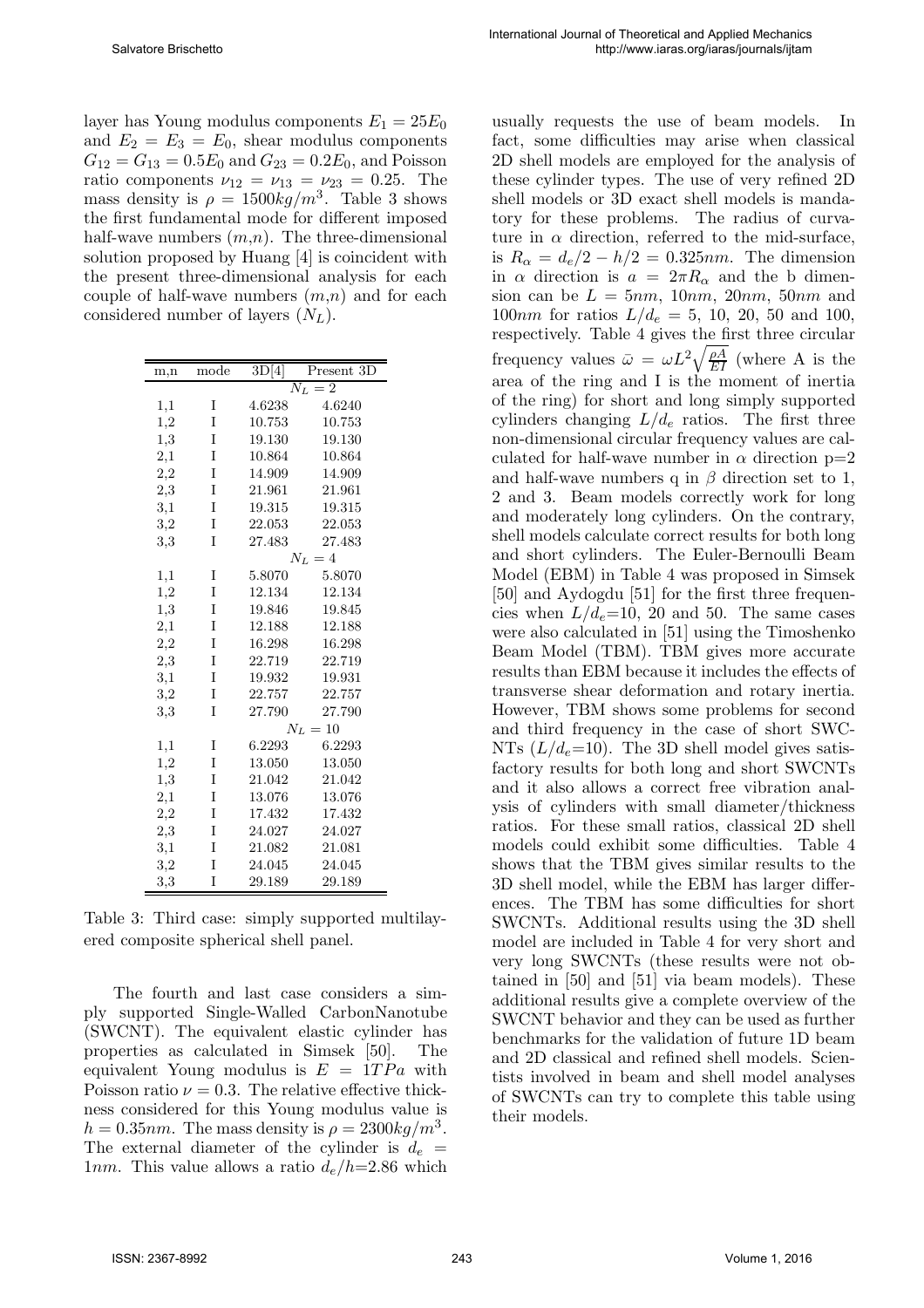| mode $(p,q)$ | $3D Shell*$ | EBM[50], [51] | TBM[51] |
|--------------|-------------|---------------|---------|
|              |             | $L/d_e=5$     |         |
| I(2,1)       | 9.3481      |               |         |
| II $(2,2)$   | 32.917      |               |         |
| III(2,3)     | 63.917      |               |         |
|              |             | $L/d_e=10$    |         |
| I(2,1)       | 9.7295      | 9.8696        | 9.7443  |
| II(2,2)      | 37.392      | 39.478        | 36.841  |
| III(2,3)     | 79.361      | 88.826        | 57.450  |
|              |             | $L/d_e = 20$  |         |
| I(2,1)       | 9.8356      | 9.8696        | 9.8381  |
| II(2,2)      | 38.918      | 39.478        | 38.964  |
| III (2,3)    | 86.072      | 88.826        | 85.748  |
|              |             | $L/d_e = 50$  |         |
| I(2,1)       | 9.8638      | 9.8696        | 9.8645  |
| II(2,2)      | 39.392      | 39.478        | 39.398  |
| III (2,3)    | 88.375      | 88.826        | 88.415  |
|              |             | $L/d_e = 100$ |         |
| I(2,1)       | 9.8487      |               |         |
| II(2,2)      | 39.488      |               |         |
| III (2,3)    | 88.752      |               |         |

Table 4: Fourth case: simply supported singlewalled carbon nanotube. \* Present 3D.

#### 4 Conclusions

The paper has proposed a general threedimensional exact shell model based on the differential equations of equilibrium written in general orthogonal curvilinear coordinates. These exact equations are valid for simply supported spherical shells and they automatically degenerate in exact equations for simply supported cylinders, cylindrical panels and plates. A layer wise approach is employed in the case of multilayered structures and the system of partial differential equations is solved using the exponential matrix method. Such equations allow the free vibration analysis of several geometries including different materials such as isotopic, orthotropic, composite and functionally graded ones. Single-walled and doublewalled carbon nanotubes can also be analyzed after an opportune identification of the equivalent continuum elastic properties. Future developments will consider the static analysis with the appropriate calculations of the three-dimensional displacement, stress and strain states.

#### References:

[1] W.-Q. Chen, H.-J. Ding and R.-Q. Xu, On exact analysis of free vibrations of embedded transversely isotropic cylindrical shells, Int J Pres Ves Pip 75, 1998, pp. 961–966.

- [2] J.-R. Fan and J.-Y. Zhang, Exact solutions for thick laminated shells, Sci China 35, 1992, pp. 1343–1355.
- [3] B. Gasemzadeh, R. Azarafza, Y. Sahebi and A. Motallebi, Analysis of free vibration of cylindrical shells on the basis of three dimensional exact elasticity theory, Indian J Sci Technol 5, 2012, pp. 3260–3262.
- [4] N.N. Huang, Exact analysis for threedimensional free vibrations of cross-ply cylindrical and doubly-curved laminates, Acta Mech 108, 1995, pp. 23–34.
- [5] J.N. Sharma, D.K. Sharma and S.S. Dhaliwal, Three-dimensional free vibration analysis of a viscothermoelastic hollow sphere, Open J Acoust 2, 2012, pp. 12–24.
- [6] J.N. Sharma and N. Sharma, Threedimensional free vibration analysis of a homogeneous transradially isotropic thermoelastic sphere,  $J$  Appl Mech 77, 2010, pp. 1–9.
- [7] K.P. Soldatos and J. Ye, Axisymmetric static and dynamic analysis of laminated hollow cylinders composed of monoclinic elastic layers, J Sound Vib 184, 1995, pp. 245–259.
- [8] A.E. Armenakas, D.C. Gazis and G. Herrmann, Vibrations of Circular Cylindrical Shells, Pergamon Press, Oxford 1969.
- [9] A. Bhimaraddi, A higher order theory for free vibration analysis of circular cylindrical shells, Int J Solids Struct 20, 1984, pp. 623– 630.
- [10] H. Zhou, W. Li, B. Lv and W.L. Li, Free vibrations of cylindrical shells with elasticsupport boundary conditions, *Appl Acoust* 73, 2012, pp. 751–756.
- [11] S.M.R. Khalili, A. Davar and K.M. Fard, Free vibration analysis of homogeneous isotropic circular cylindrical shells based on a new three-dimensional refined higher-order theory, *Int J Mech Sci* 56, 2012, pp. 1–25.
- [12] S.S. Vel, Exact elasticity solution for the vibration of functionally graded anisotropic cylindrical shells, Compos Struct 92, 2010, pp. 2712–2727.
- [13] C.T. Loy and K.Y. Lam, Vibration of thick cylindrical shells on the basis of threedimensional theory of elasticity, J Sound Vib 226, 1999, pp. 719–737.
- [14] Y. Wang, R. Xu, H. Ding and J. Chen, Three-dimensional exact solutions for free vibrations of simply supported magnetoelectro-elastic cylindrical panels, Int J Eng Sci 48, 2010, pp. 1778–1796.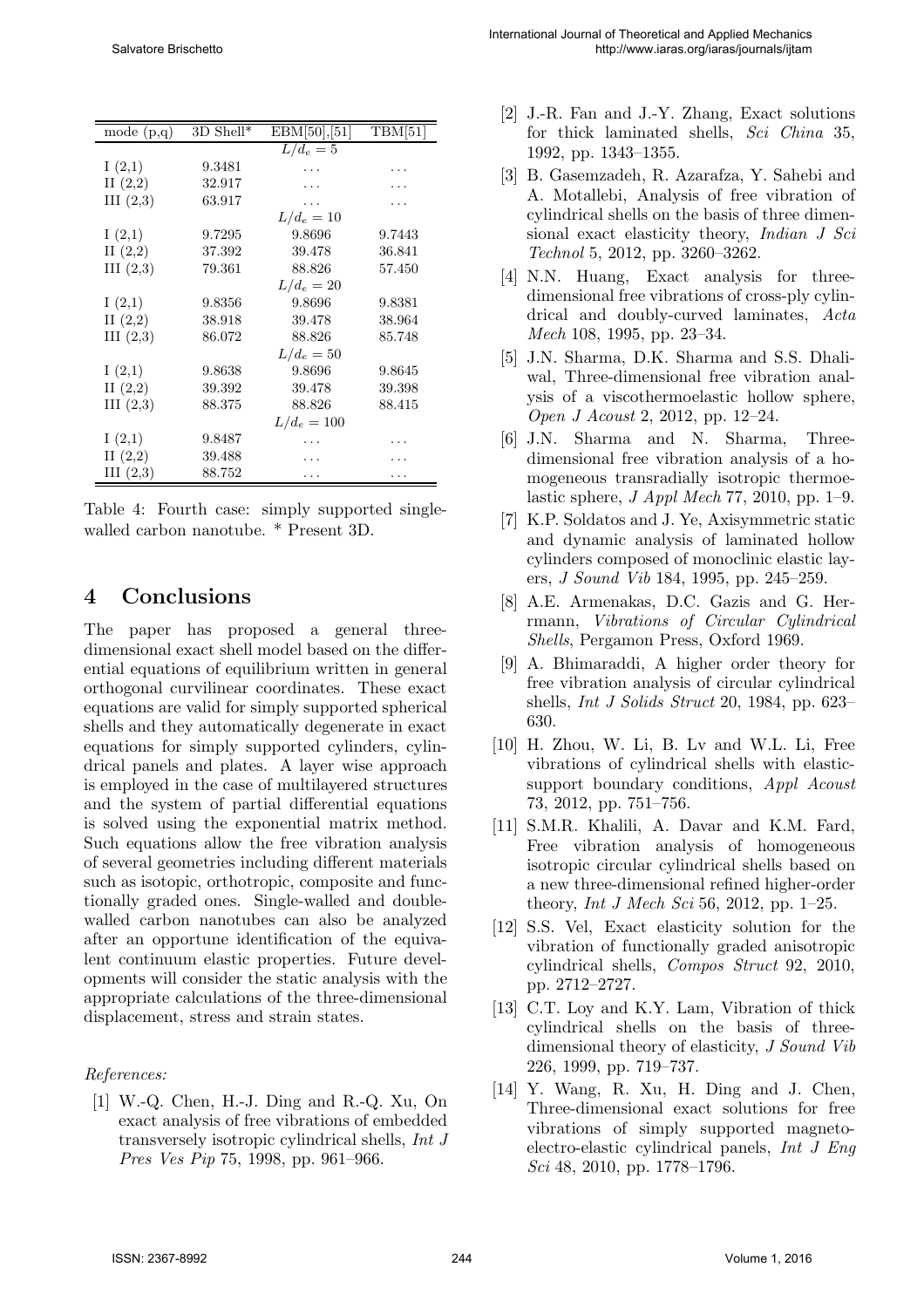- [15] E. Efraim and M. Eisenberger, Exact vibration frequencies of segmented axisymmetric shells, Thin Wall Struct 44, 2006, pp. 281– 289.
- [16] J.-H. Kanga and A.W. Leissa, Threedimensional vibrations of thick spherical shell segments with variable thickness, Int J Solids Struct 37, 2000, pp. 4811–4823.
- [17] K.M. Liew, L.X. Peng and T.Y. Ng, Threedimensional vibration analysis of spherical shell panels subjected to different boundary conditions, Int J Mech Sci 44, 2002, pp. 2103–2117.
- [18] L. Demasi, Three-dimensional closed form solutions and exact thin plate theories for isotropic plates, Compos Struct 80, 2007, pp. 183–195.
- [19] S. Aimmanee and R.C. Batra, Analytical solution for vibration of an incompressible isotropic linear elastic rectangular plate, and frequencies missed in previous solutions, J Sound Vib 302, 2007, pp. 613–620.
- [20] R.C. Batra and S. Aimmanee, Letter to the Editor: Missing frequencies in previous exact solutions of free vibrations of simply supported rectangular plates, J Sound Vib 265, 2003, pp. 887–896.
- [21] S. Srinivas, C.V. Joga Rao and A.K. Rao, An exact analysis for vibration of simplysupported homogeneous and laminated thick rectangular plates, J Sound Vib 12, 1970, pp. 187–199.
- [22] S. Srinivas, A.K. Rao and C.V.J. Rao, Flexure of simply supported thick homogeneous and laminated rectangular plates, Z Angew Math Mech 49, 1969, pp. 449-458.
- [23] R.C. Batra, S. Vidoli and F. Vestroni, Plane wave solutions and modal analysis in higher order shear and normal deformable plate theories, J Sound Vib 257, 2002, pp. 63–88.
- [24] J.Q. Ye, A three-dimensional free vibration analysis of cross-ply laminated rectangular plates with clamped edges, Comput Method Appl M 140, 1997, pp. 383–392.
- [25] A. Messina, Three dimensional free vibration analysis of cross-ply laminated plates through 2D and exact models, 3rd International Conference on Integrity, Reliability and Failure, Porto (Portugal), 20-24 July 2009.
- [26] Y.K. Cheung and D. Zhou, Three-dimensional vibration analysis of cantilevered and completely free isosceles triangular plates, Int J Solids Struct 39, 2002, pp. 673–687.
- [27] K.M. Liew and B. Yang, Three-dimensional elasticity solutions for free vibrations of circular plates: a polynomials-Ritz analysis, Comput Method Appl M 175, 1999, pp. 189– 201.
- [28] Y.B. Zhao, G.W. Wei and Y. Xiang, Discrete singular convolution for the prediction of high frequency vibration of plates, Int J Solids Struct 39, 2002, pp. 65–88.
- [29] G.W. Wei, Y.B. Zhao and Y. Xiang, A novel approach for the analysis of high-frequency vibrations, J Sound Vib 257, 2002, pp. 207– 246.
- [30] H. Rokni Damavandi Taher, M. Omidi, A.A. Zadpoor and A.A. Nikooyan, Short Communication: Free vibration of circular and annular plates with variable thickness and different combinations of boundary conditions, J Sound Vib 296, 2006, pp. 1084–1092.
- [31] Y. Xing and B. Liu, New exact solutions for free vibrations of rectangular thin plates by symplectic dual method, Acta Mech Sinica 25, 2009, pp. 265–270.
- [32] Sh. Hosseini-Hashemi, H. Salehipour and S.R. Atashipour, Exact three-dimensional free vibration analysis of thick homogeneous plates coated by a functionally graded layer, Acta Mech 223, 2012, pp. 2153–2166.
- [33] S.S. Vel and R.C. Batra, Three-dimensional exact solution for the vibration of functionally graded rectangular plates, J Sound Vib 272, 2004, pp. 703–730.
- [34] Y. Xu and D. Zhou, Three-dimensional elasticity solution of functionally graded rectangular plates with variable thickness, Compos Struct 91, 2009, pp. 56–65.
- [35] D. Haojiang, X. Rongqiao and C. Weiqiu, Exact solutions for free vibration of transversely isotropic piezoelectric circular plates, Acta Mech Sinica 16, 2000, pp. 142–147.
- [36] B.P. Baillargeon and S.S. Vel, Exact solution for the vibration and active damping of composite plates with piezoelectric shear actuators, J Sound Vib 282, 2005, pp. 781–804.
- [37] W.Q. Chen, J.B. Cai, G.R. Ye and Y.F. Wang, Exact three-dimensional solutions of laminated orthotropic piezoelectric rectangular plates featuring interlaminar bonding imperfections modeled by a general spring layer, Int J Solids Struct 41, 2004, pp. 5247– 5263.
- [38] Z.-Q. Cheng, C.W. Lim and S. Kitipornchai, Three-dimensional exact solution for inhomogeneous and laminated piezoelectric plates, Int J Eng Sci 37, 1999, pp. 1425–1439.